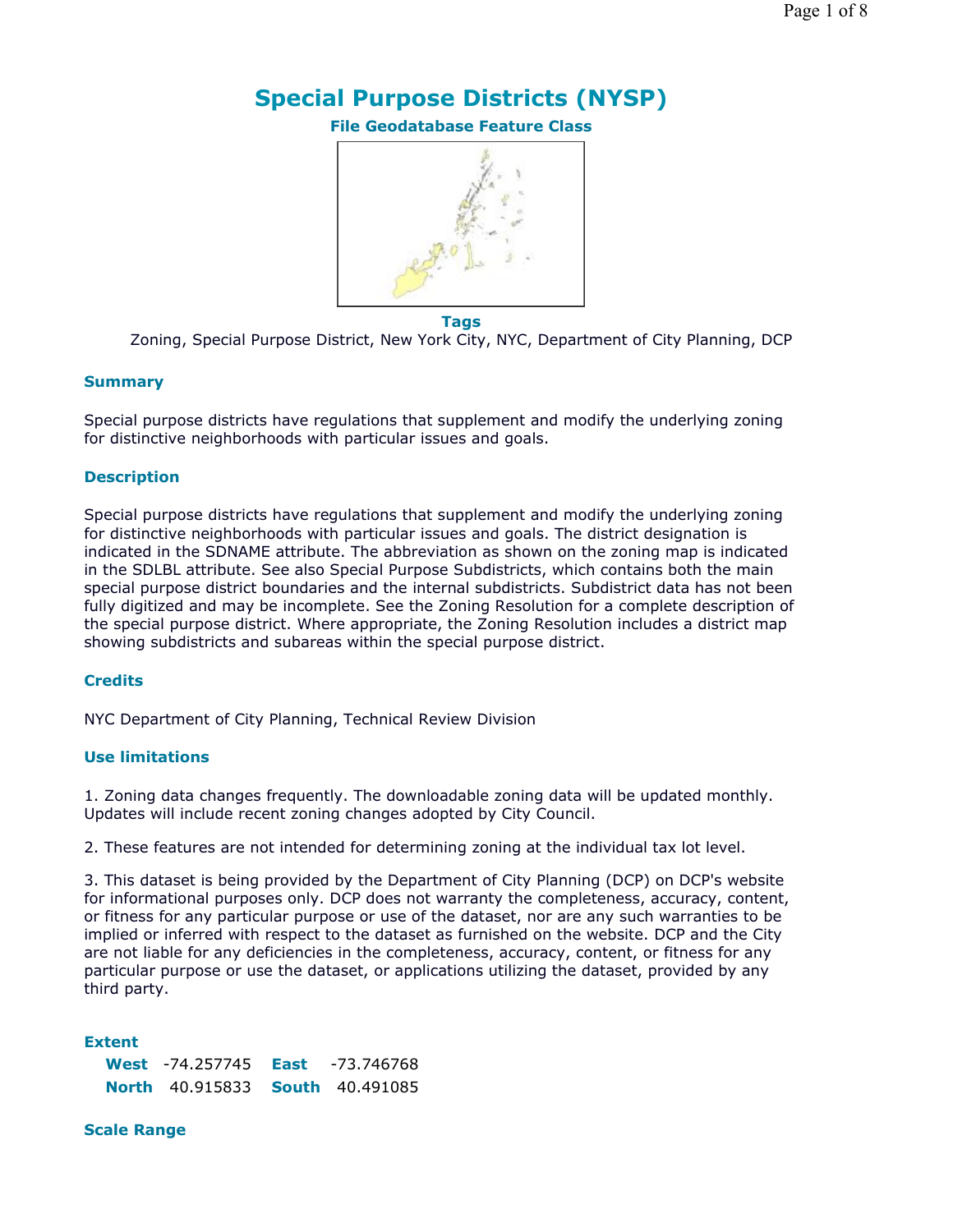**Maximum (zoomed in)** 1:5,000 **Minimum (zoomed out)** 1:150,000,000

## **ArcGIS Metadata ►**

#### **Topics and Keywords ►**

THEMES OR CATEGORIES OF THE RESOURCE planningCadastre

**\*** CONTENT TYPE Downloadable Data

PLACE KEYWORDS New York City

THEME KEYWORDS Special Purpose District, Zoning, Department of City Planning

*Hide Topics and Keywords ▲*

#### **Citation ►**

```
TITLE Special Purpose Districts (NYSP)
CREATION DATE 5/31/2022 
PUBLICATION DATE 5/31/2022
```
PRESENTATION FORMATS **\*** digital map

*Hide Citation ▲*

#### **Citation Contacts ►**

RESPONSIBLE PARTY INDIVIDUAL'S NAME New York City Department of City Planning

CONTACT INFORMATION ► **ADDRESS** E-MAIL ADDRESS DCPOpendata@planning.nyc.gov

*Hide Contact information ▲*

*Hide Citation Contacts ▲*

#### **Resource Details ►**

DATASET LANGUAGES English (UNITED STATES) DATASET CHARACTER SET utf8 - 8 bit UCS Transfer Format

STATUS under development SPATIAL REPRESENTATION TYPE **\*** vector

#### SUPPLEMENTAL INFORMATION

The date of the most recent City Council adoptions included in this data is 5/26/2022.

PROCESSING ENVIRONMENT Microsoft Windows 10; Esri ArcGIS 10.6

**CREDITS**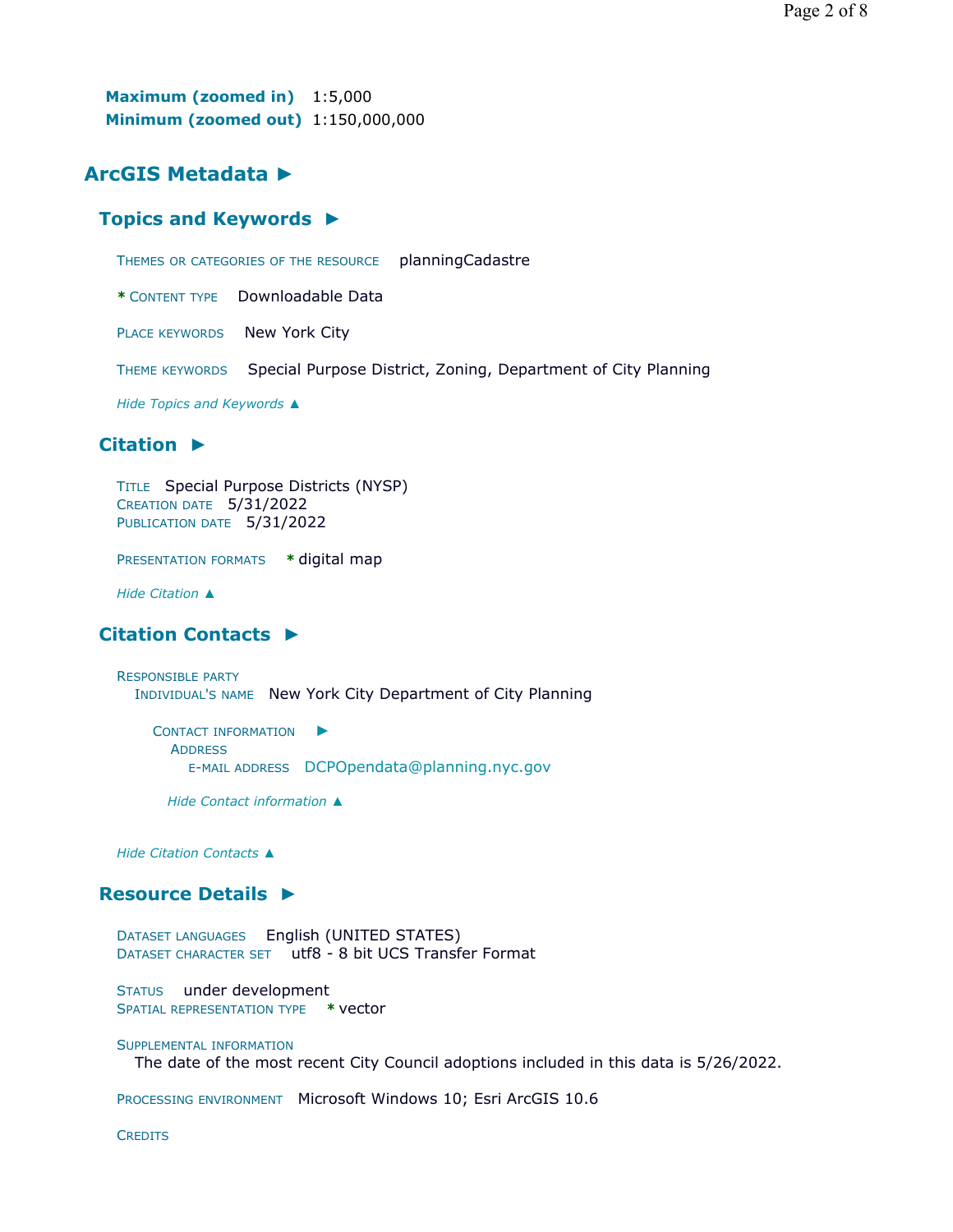NYC Department of City Planning, Technical Review Division

ARCGIS ITEM PROPERTIES **\*** NAME nysp LOCATION withheld **\*** ACCESS PROTOCOL Local Area Network

*Hide Resource Details ▲*

## **Extents ►**

EXTENT **DESCRIPTION** publication date

EXTENT

GEOGRAPHIC EXTENT BOUNDING RECTANGLE EXTENT TYPE Extent used for searching **\*** WEST LONGITUDE -74.257745 **\*** EAST LONGITUDE -73.746768 **\*** NORTH LATITUDE 40.915833 **\*** SOUTH LATITUDE 40.491085 **\*** EXTENT CONTAINS THE RESOURCE Yes EXTENT IN THE ITEM'S COORDINATE SYSTEM **\*** WEST LONGITUDE 913013.356700 **\*** EAST LONGITUDE 1054239.228776

- 
- **\*** SOUTH LATITUDE 118296.424546 **\*** NORTH LATITUDE 272940.861976
- 
- **\*** EXTENT CONTAINS THE RESOURCE Yes

*Hide Extents ▲*

#### **Resource Maintenance ►**

RESOURCE MAINTENANCE UPDATE FREQUENCY monthly

*Hide Resource Maintenance ▲*

## **Resource Constraints ►**

LEGAL CONSTRAINTS

OTHER CONSTRAINTS

The data is freely available to all New York City agencies and the public. Notice To Users: 1. Zoning data changes frequently! The downloadable zoning data will be updated on the last Monday of every month. Updates will include recent zoning changes adopted by City Council. 2. These features are not intended for determining zoning at the individual tax lot level.

#### **CONSTRAINTS**

#### LIMITATIONS OF USE

1. Zoning data changes frequently. The downloadable zoning data will be updated monthly. Updates will include recent zoning changes adopted by City Council.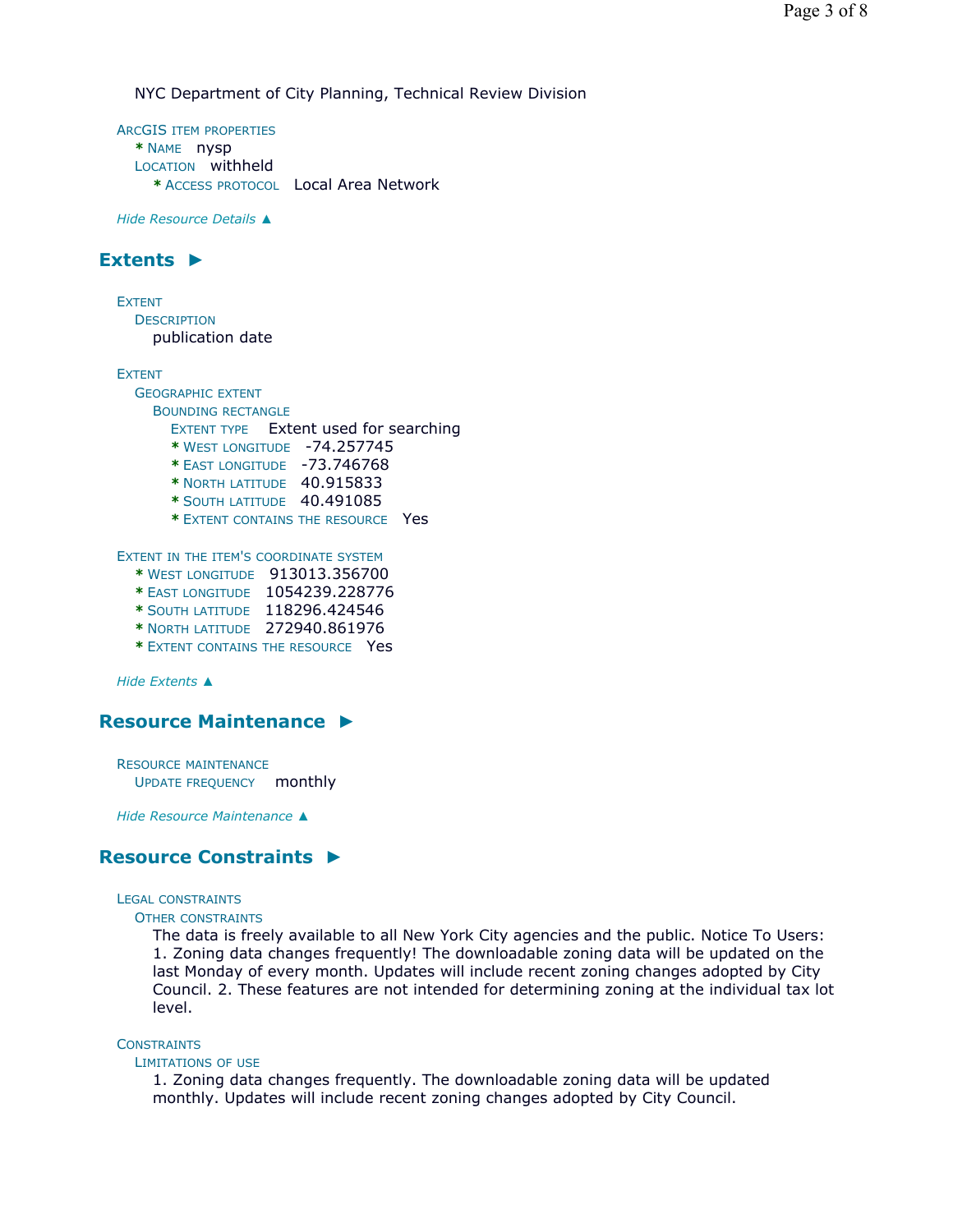2. These features are not intended for determining zoning at the individual tax lot level.

3. This dataset is being provided by the Department of City Planning (DCP) on DCP's website for informational purposes only. DCP does not warranty the completeness, accuracy, content, or fitness for any particular purpose or use of the dataset, nor are any such warranties to be implied or inferred with respect to the dataset as furnished on the website. DCP and the City are not liable for any deficiencies in the completeness, accuracy, content, or fitness for any particular purpose or use the dataset, or applications utilizing the dataset, provided by any third party.

*Hide Resource Constraints ▲*

## **Spatial Reference ►**

ARCGIS COORDINATE SYSTEM

- **\*** TYPE Projected
- **\*** GEOGRAPHIC COORDINATE REFERENCE GCS\_North\_American\_1983
- **\*** PROJECTION NAD\_1983\_StatePlane\_New\_York\_Long\_Island\_FIPS\_3104\_Feet

**\*** COORDINATE REFERENCE DETAILS PROJECTED COORDINATE SYSTEM WELL-KNOWN IDENTIFIER 102718 X ORIGIN -120039300 Y ORIGIN -96540300 XY SCALE 3048.0060960121928 Z ORIGIN -100000 Z SCALE 10000 M ORIGIN -100000 M SCALE 10000 XY TOLERANCE 0.0032808333333333331 Z TOLERANCE 0.001 M TOLERANCE 0.001 HIGH PRECISION true LATEST WELL-KNOWN IDENTIFIER 2263 WELL-KNOWN TEXT **PROJCS** ["NAD\_1983\_StatePlane\_New\_York\_Long\_Island\_FIPS\_3104\_Feet",GEOGCS ["GCS\_North\_American\_1983",DATUM["D\_North\_American\_1983",SPHEROID ["GRS\_1980",6378137.0,298.257222101]],PRIMEM["Greenwich",0.0],UNIT ["Degree",0.0174532925199433]],PROJECTION["Lambert\_Conformal\_Conic"],PARAMETER ["False\_Easting",984250.0],PARAMETER["False\_Northing",0.0],PARAMETER ["Central\_Meridian",-74.0],PARAMETER ["Standard\_Parallel\_1",40.66666666666666],PARAMETER ["Standard\_Parallel\_2",41.03333333333333],PARAMETER ["Latitude\_Of\_Origin",40.16666666666666],UNIT ["Foot\_US",0.3048006096012192],AUTHORITY["EPSG",2263]]

REFERENCE SYSTEM IDENTIFIER

- **\*** VALUE 2263
- **\*** CODESPACE EPSG
- **\*** VERSION 5.3(9.0.0)

*Hide Spatial Reference ▲*

## **Spatial Data Properties ►**

VECTOR ► **\*** LEVEL OF TOPOLOGY FOR THIS DATASET geometry only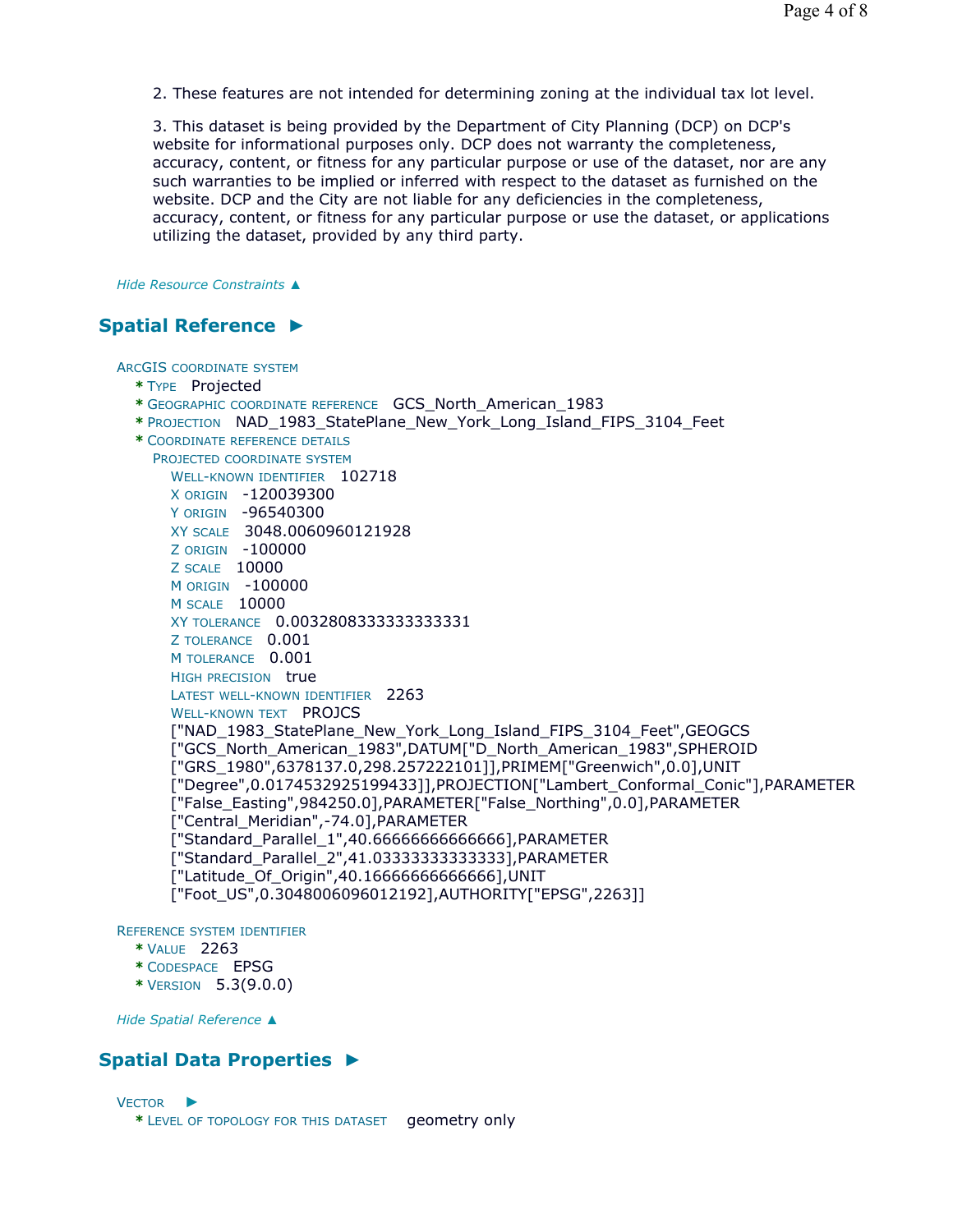```
GEOMETRIC OBJECTS
      FEATURE CLASS NAME nysp
      * OBJECT TYPE composite 
      * OBJECT COUNT 160
   Hide Vector ▲
  ARCGIS FEATURE CLASS PROPERTIES
►
    FEATURE CLASS NAME nysp
      * FEATURE TYPE Simple 
      * GEOMETRY TYPE Polygon 
      * HAS TOPOLOGY FALSE 
      * FEATURE COUNT 160 
      * SPATIAL INDEX TRUE 
      * LINEAR REFERENCING FALSE
   Hide ArcGIS Feature Class Properties ▲
 Hide Spatial Data Properties ▲
Data Quality 
►
  SCOPE OF QUALITY INFORMATION
                               ►
```
RESOURCE LEVEL dataset

*Hide Scope of quality information ▲*

```
DATA QUALITY REPORT - ABSOLUTE EXTERNAL POSITIONAL ACCURACY
►
  DIMENSION horizontal
```
MEASURE DESCRIPTION

The data were developed using DCP's Tax Block Base Map Files, DOITT's NYCMap planimetric street centerlines and 2006 orthophotos as reference sources. Measurements and dimensions for location of zoning features were obtained from DCP zoning maps. The estimated horizontal accuracy is +/- 20 feet.

*Hide Data quality report - Absolute external positional accuracy ▲*

*Hide Data Quality ▲*

## **Geoprocessing history ▼**

## **Distribution ►**

DISTRIBUTOR ► ORDERING PROCESS TERMS AND FEES Free

*Hide Distributor ▲*

DISTRIBUTION FORMAT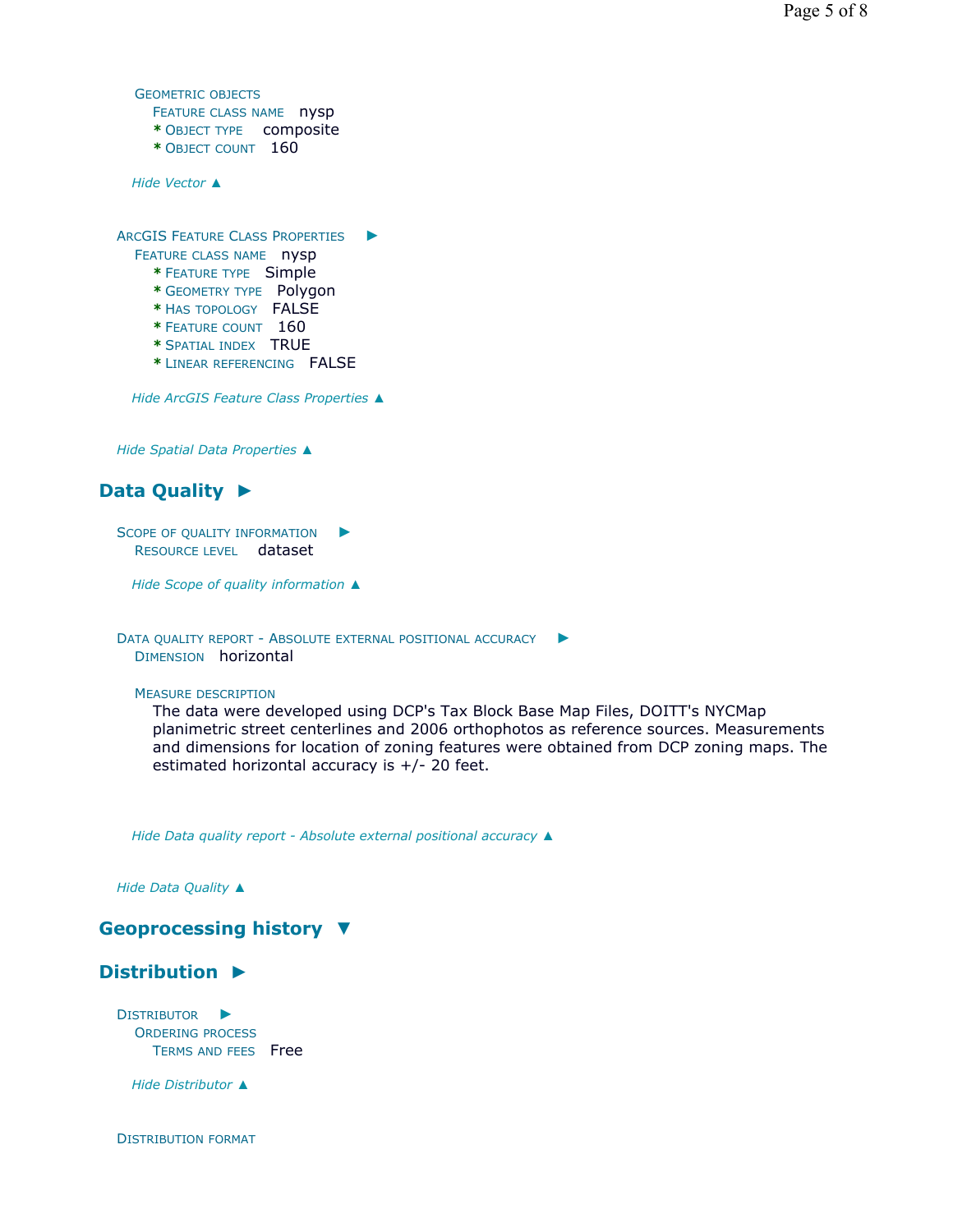**\*** NAME File Geodatabase Feature Class

```
TRANSFER OPTIONS
  ONLINE SOURCE
    LOCATION https://www1.nyc.gov/site/planning/data-maps/open-data.page
```
*Hide Distribution ▲*

# **Fields ►**

DETAILS FOR OBJECT NYSP ▶

- **\*** TYPE Feature Class
- **\*** ROW COUNT 160

FIELD OBJECTID ►

- **\*** ALIAS OBJECTID
- **\*** DATA TYPE OID
- **\*** WIDTH 4
- **\*** PRECISION 0
- **\*** SCALE 0
- **\*** FIELD DESCRIPTION Internal feature number.
- **\*** DESCRIPTION SOURCE Esri
- **\*** DESCRIPTION OF VALUES Sequential unique whole numbers that are automatically generated.

```
Hide Field OBJECTID ▲
```
FIELD SDNAME ►

- **\*** ALIAS SDNAME
- **\*** DATA TYPE String
- **\*** WIDTH 50
- **\*** PRECISION 0
- **\*** SCALE 0 FIELD DESCRIPTION
- Special District Name

*Hide Field SDNAME ▲*

FIELD SHAPE ► **\*** ALIAS Shape **\*** DATA TYPE Geometry **\*** WIDTH 0 **\*** PRECISION 0 **\*** SCALE 0 FIELD DESCRIPTION Feature geometry.

DESCRIPTION SOURCE ESRI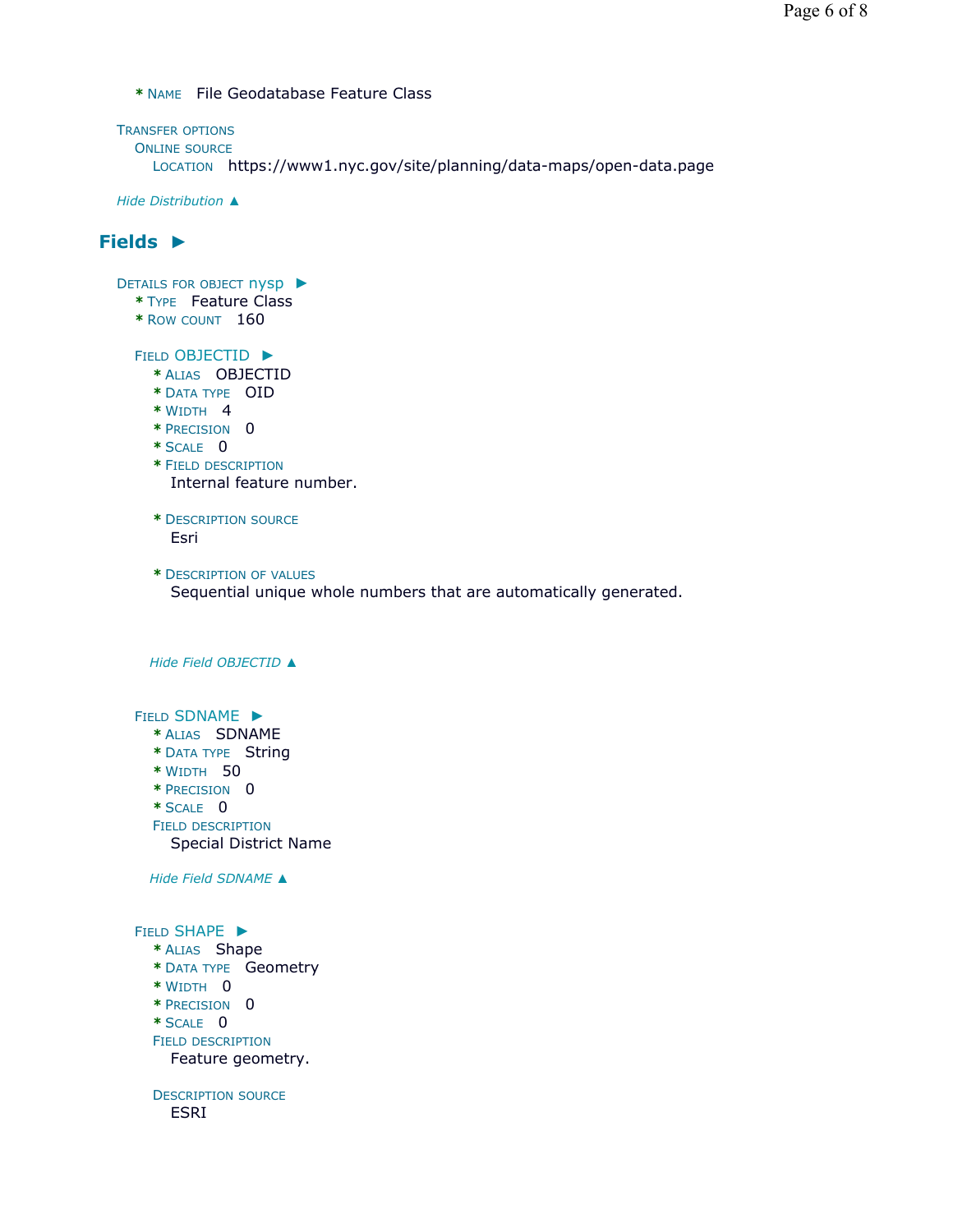DESCRIPTION OF VALUES Coordinates defining the features.

*Hide Field SHAPE ▲*

FIELD SDLBL ► **\*** ALIAS SDLBL **\*** DATA TYPE String **\*** WIDTH 10 **\*** PRECISION 0 **\*** SCALE 0 FIELD DESCRIPTION Special District Label as shown on DCP zoning maps

*Hide Field SDLBL ▲*

FIELD Shape\_Length ▶

- **\*** ALIAS Shape\_Length
- **\*** DATA TYPE Double
- **\*** WIDTH 8
- **\*** PRECISION 0
- **\*** SCALE 0
- **\*** FIELD DESCRIPTION Length of feature in internal units.
- **\*** DESCRIPTION SOURCE Esri
- **\*** DESCRIPTION OF VALUES Positive real numbers that are automatically generated.

*Hide Field Shape\_Length ▲*

FIELD SHAPE\_area ▶

- **\*** ALIAS Shape\_Area
- **\*** DATA TYPE Double
- **\*** WIDTH 8
- **\*** PRECISION 0
- **\*** SCALE 0
- **\*** FIELD DESCRIPTION Area of feature in internal units squared.

**\*** DESCRIPTION SOURCE ESRI

**\*** DESCRIPTION OF VALUES Positive real numbers that are automatically generated.

*Hide Field SHAPE\_area ▲*